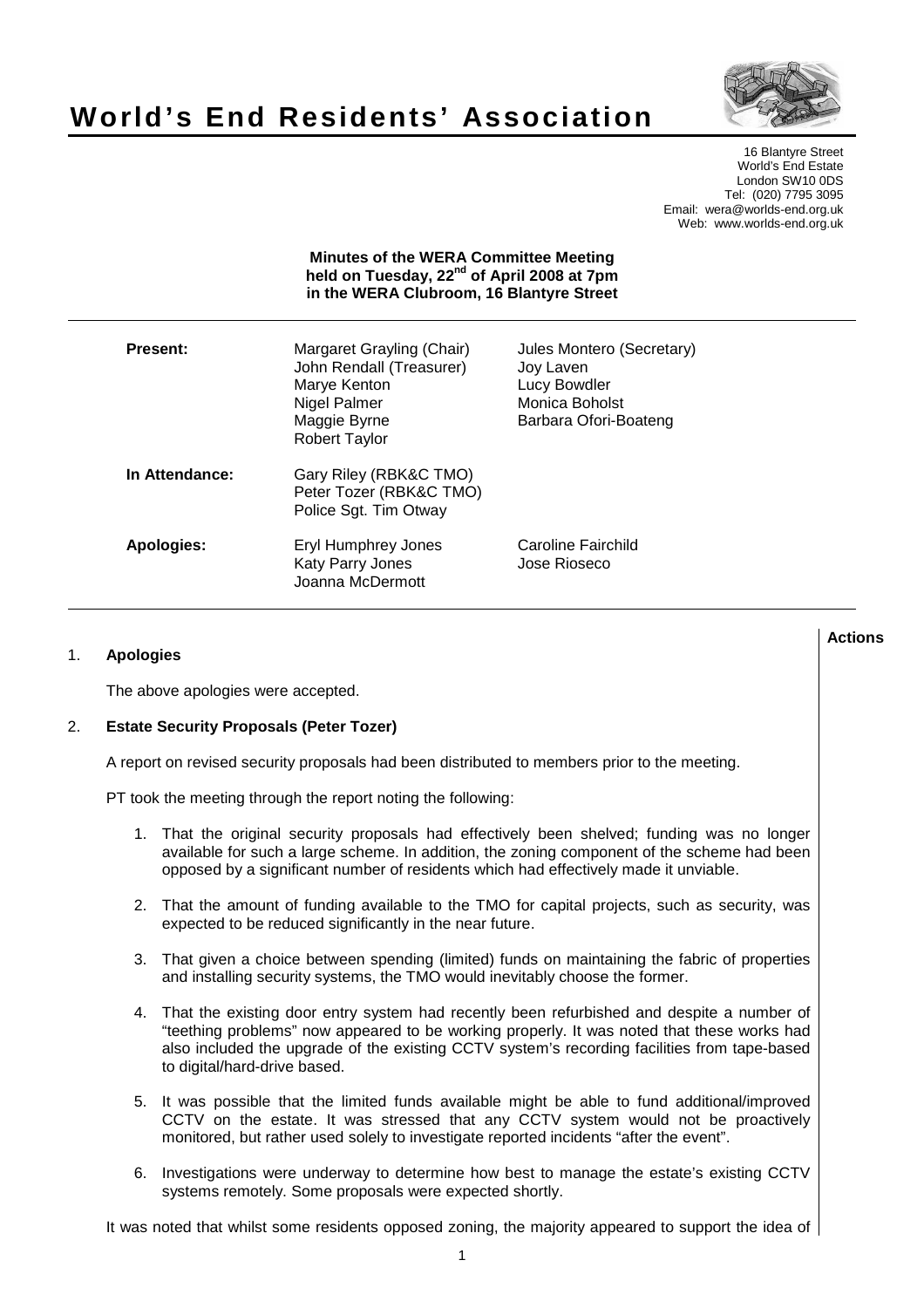additional CCTV. Several members noted the need for better/additional CCTV at ground floor level and in some communal areas (e.g. large lift lobbies, car park, gardens). Several members noted the need to keep CCTV cameras "away" from the residential properties themselves so as not to infringe on people's privacy. Several members noted the need for the TMO to investigate any reported incidents promptly and report them to the Police as required.

It was suggested that as a first step the existing CCTV proposals be reviewed and that the Police's Crime Prevention Office be asked to assist in determining what type and scale of CCTV might be most suitable for the estate. It was noted that many of the proposed CCTV cameras that were effectively part of the zoning scheme were now effectively redundant. It was agreed that WERA would contact PT with a general view once the matter had been discussed further.

PT then left the meeting.

# 3. **Minutes of Previous Meeting**

The minutes of the meeting of the 25<sup>th</sup> of March were accepted as correct.

# 4. **Matters Arising**

Minutes of the meeting held on the  $25<sup>th</sup>$  of March.

Item 4 – JM had not heard from Resident Involvement with regards to the possible use of the WERA bank account to hold funds on behalf of the Westway project (for the tiling of the Piazza column). JM

Item 4 – JM had yet to write to Resident Involvement about the Senior Citizens Forum.

Item 5 – JM had arranged for Peter Tozer to attend a Committee meeting.

Item 5 – Committee members had not indicated any preferred colours for the tower landing floors/ceilings. It was noted this issue would be discussed further at the next ARB.

Item 5 – GR said that he had not had a chance to examine the brickwork in question.

GR

JM

Item 5 – GR said he was in the process of following up the gardening issues that had been identified by JL at the previous meeting.

Item 7 – JM had advised the Debt-Anon group accordingly and they were now using the room on Wednesday evenings.

NP noted that he had received a letter from the TMO with regards to the petition that had been served on the TMO at the EGM. The TMO had turned down the request as an insufficient number of members had signed the petition (less than 50). In addition it was noted that the petition had mistakenly asked for an "emergency board meeting" to be held rather than an "extraordinary general meeting" (or "members' meeting").

#### 5. **Estate Management**

#### Dog Questionnaire

GR noted that a significant number of responses had been received from residents to the recently distributed dog questionnaire. TO would provide the meeting with a full update later on.

#### Door Entry System/Fobs

GR stated that a significant number of the new door-entry fobs (25-30%) were still to be collected. An open evening was now being considered to try and encourage residents to collect their fobs, this might possibly be followed by a door-knocking exercise to both distribute fobs and investigate why some residents had not collected theirs. GR confirmed that there were no spare fobs available at the time and that all requests for additional fobs that had been received were still pending. GR suggested that WERA contact John Hirsh directly to determine when these might be available. JM agreed to do so.

JM

# Concierge

GR noted that a number of complaints had been received from residents about the behaviour of at least one of the night-time security guard in the Concierge office. These were currently being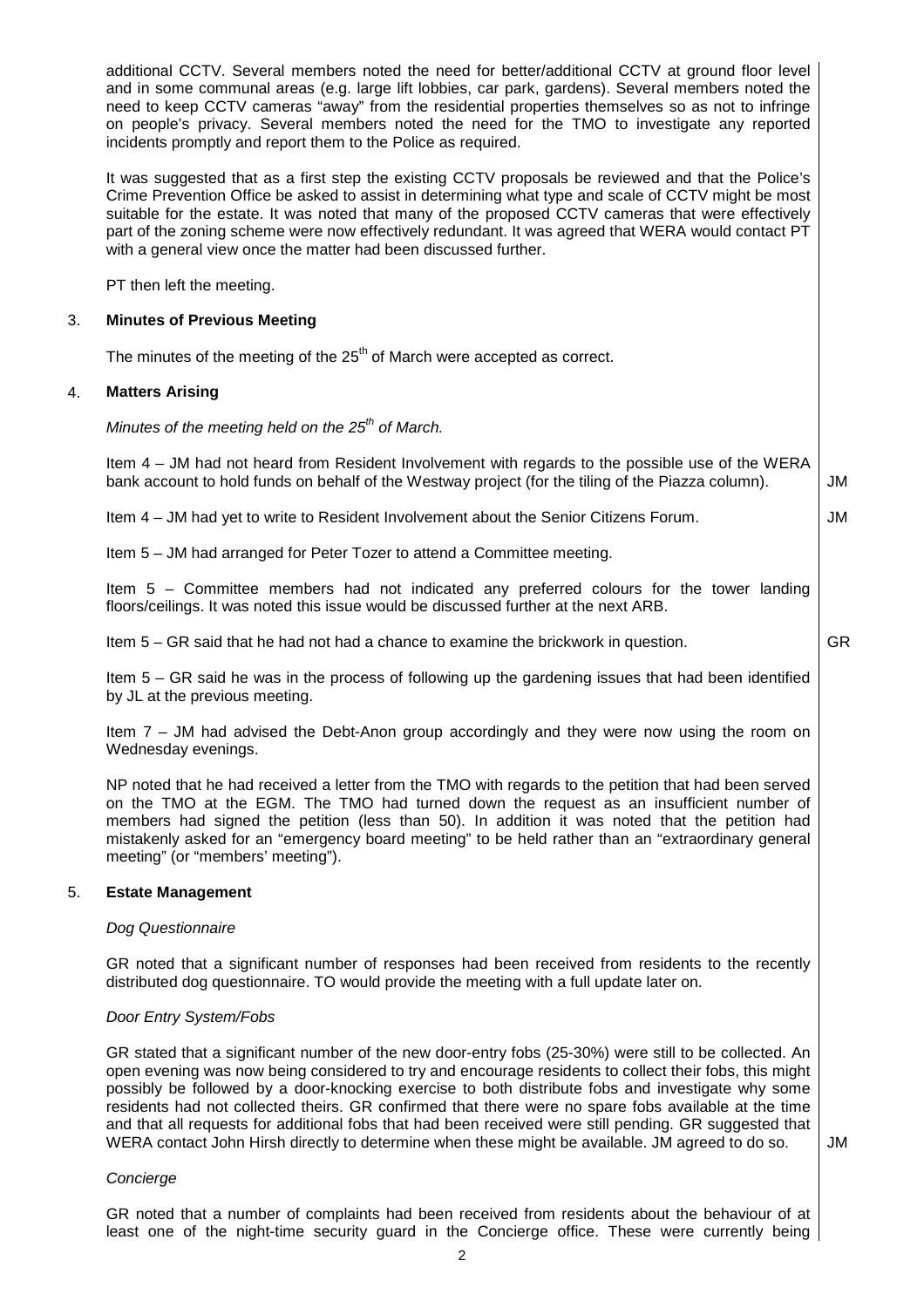## Neighbourhood Management Changes

GR stated that he expected to take up his new post elsewhere in the borough at the end of the month and he expected his last day to be the following Friday. The new Area Housing Manager, Amie Dascombe, and Senior Neighbourhood Officer, Justine Heart, would be taking up their new posts shortly. GR would however attend the next Committee meeting as well as the next ARB meeting as part of the ongoing hand over process to his replacement. GR expected the new Area Housing Manager, Amie Dascombe, to attend the next Committee meeting.

#### Other Items

It was noted that the garden bench that had recently been installed in the embankment side gardens below Blantyre Tower had been stolen.

LB asked when and how the TMO determined whether the heating should be turned on/off. GR stated that the communal heating was due to be turned off on the 1<sup>st</sup> of May but that he would consult both the Over50s and WERA before issuing the instruction to do so.

GR then left the meeting.

## 6. **Safer Neighbourhoods**

#### Dog Questionnaire

TO distributed copies of the initial results of the dog questionnaire and proceeded to go through them in detail. The responses were generally as expected, although it was noted that both the questions and responses with regards the possible installation/location of a dog toilet on the estate appeared self-contradictory. TO noted that a meeting with the TMO to discuss the results and decide how best to proceed with the dog register was in the process of being arranged. TO also noted that his team was currently undergoing the training required to deal with anti-social dog ownership and issue the relevant tickets.

#### Other Issues

TO then proceeded to describe and discuss any recent incidents on the estate of which the Police were aware. This included a robbery in Greaves Tower which had featured in the local press. CCTV footage had helped identify a number of persons and three arrests had been made.

It was noted that the wall of the stairs behind the Chelsea Theatre had been knocked down twice. It was suggested that the incidents may have been filmed by the school's CCTV. TO said he would check with the school, although he noted that the incidents had not been reported to the Police.

A discussion took place as to how best to progress incidents of criminal damage, like those in the estate's lifts, in future. It was noted that such incidents should be reported to the TMO who should then report them to the Police as incidents/crimes. It was generally agreed that the TMO should be encouraged to report such incidents to the Police as a matter of course.

# 7. **Use of WERA Clubroom**

JM stated that he had received a request from the Chelsea Community Peace Project to use the room on several Tuesday evenings. This was approved. JM would inform the group.  $\vert$  JM

# 8. **Meetings Attended**

#### Piazza / Friends of World's End Place

NP, BO-B, MK, JL, CF and JM had attended the Piazza meeting held on the  $9<sup>th</sup>$  of April. A constitution for the group ("Friends of World's End Place") had been agreed and the group was now expected to ask for formal recognition from the Council. An update was provided on the (still pending) planning application for a market to be held on the Piazza on Sundays. A planning meeting was expected to take place on the  $19<sup>th</sup>$  of May.